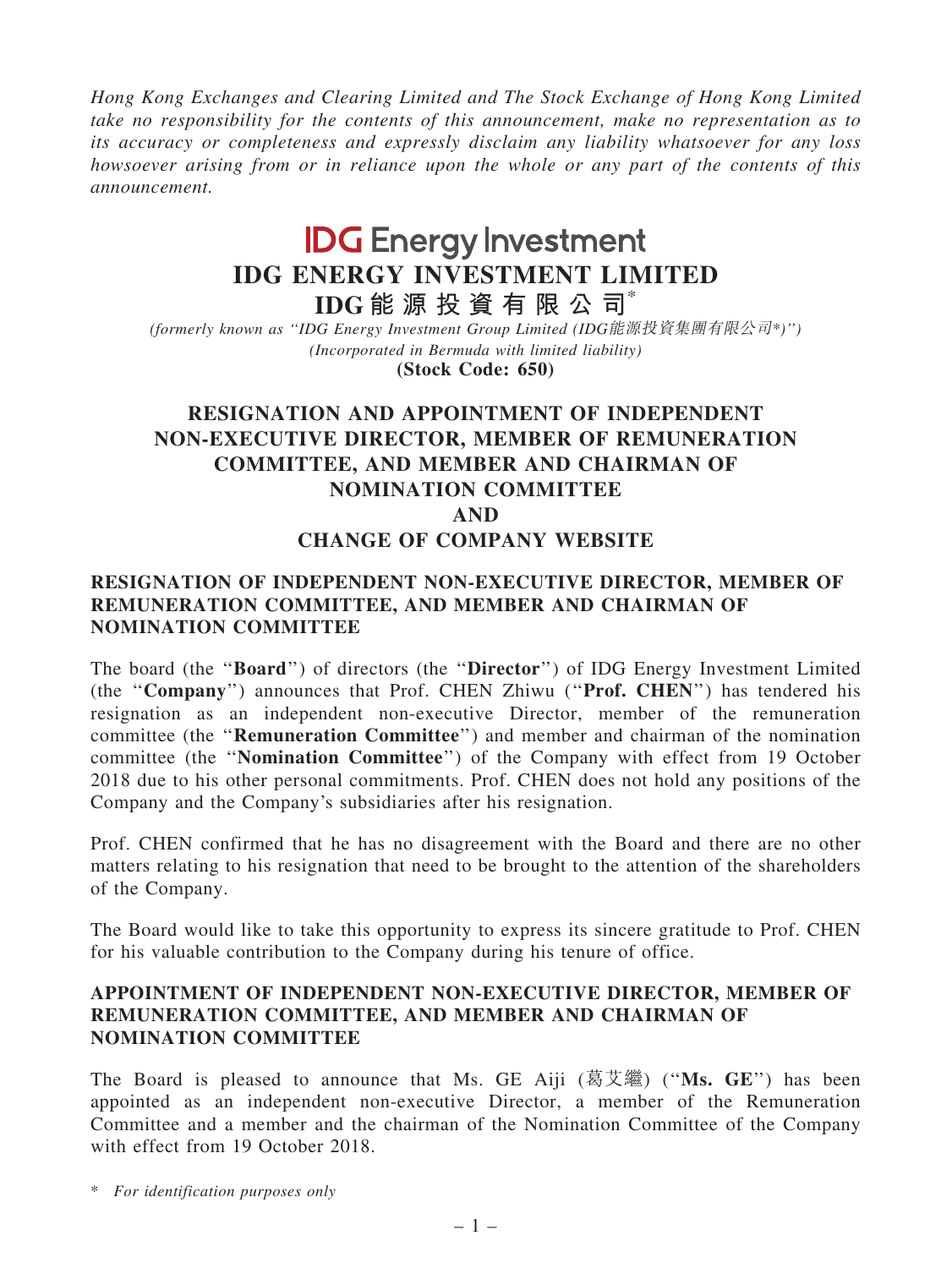Ms. GE, aged 53, has over 30 years of experience in the energy industry.

Ms. GE has played pivotal roles in many domestic enterprises' overseas upstream exploration and development projects and led various major international merger and acquisition projects in the upstream oil and gas field. Ms. GE has been serving as the vice president of Talent Power Group Limited since 2014. From 2012 to 2016, Ms. GE served as a non-executive director of Mining Resource Company of China Great Wall Industry Corporation. In addition, Ms. GE held several management positions with China National Oil and Gas Exploration and Development Corporation, China National Petroleum Corporation and its affiliated companies.

Ms. GE graduated from Beijing University of Chemical Technology with a bachelor's degree of Chemical Engineering in 1986 and a master degree of Technical Economics in 1988. Ms. GE also obtained an Executive Master of Business Administration degree from the National University of Singapore in 2007.

Pursuant to the service agreement entered into with Ms. GE, Ms. GE has been appointed for an initial term of three years commencing from 19 October 2018. Ms. GE's directorship in the Company will be subject to retirement by rotation and re-election at the annual general meeting of the Company in accordance with the bye-laws of the Company. Ms. GE is entitled to a fixed Director's fee of HK\$300,000 per annum, which is determined with reference to her experience, duties and responsibilities in the Company and the prevailing market conditions. The amount of the remuneration has been approved by and will be subject to annual review of the Board and the Remuneration Committee.

Save as disclosed above, Ms. GE did not hold any position with the Company or its subsidiaries, nor has she held any directorships in other listed public companies in the past three years, and does not have any relationship with any directors, senior management, substantial shareholders or controlling shareholders of the Company.

As at the date of this announcement, Ms. GE does not have any interests in the shares of the Company within the meaning of Part XV of the Securities and Futures Ordinance (Chapter 571 of the Laws of Hong Kong). Ms. GE has confirmed that she meets the independence criteria as set out in Rule 3.13 of the Rules Governing the Listing of Securities on the Stock Exchange (the "Listing Rules").

Save as disclosed herein, there are no other matters relating to the appointment of Ms. GE that need to be brought to the attention of the shareholders of the Company nor is there any other information that is required to be disclosed pursuant to Rule  $13.51(2)(h)$  to (w) of the Listing Rules.

The Board would like to extend its warmest welcome to Ms. GE on her appointments.